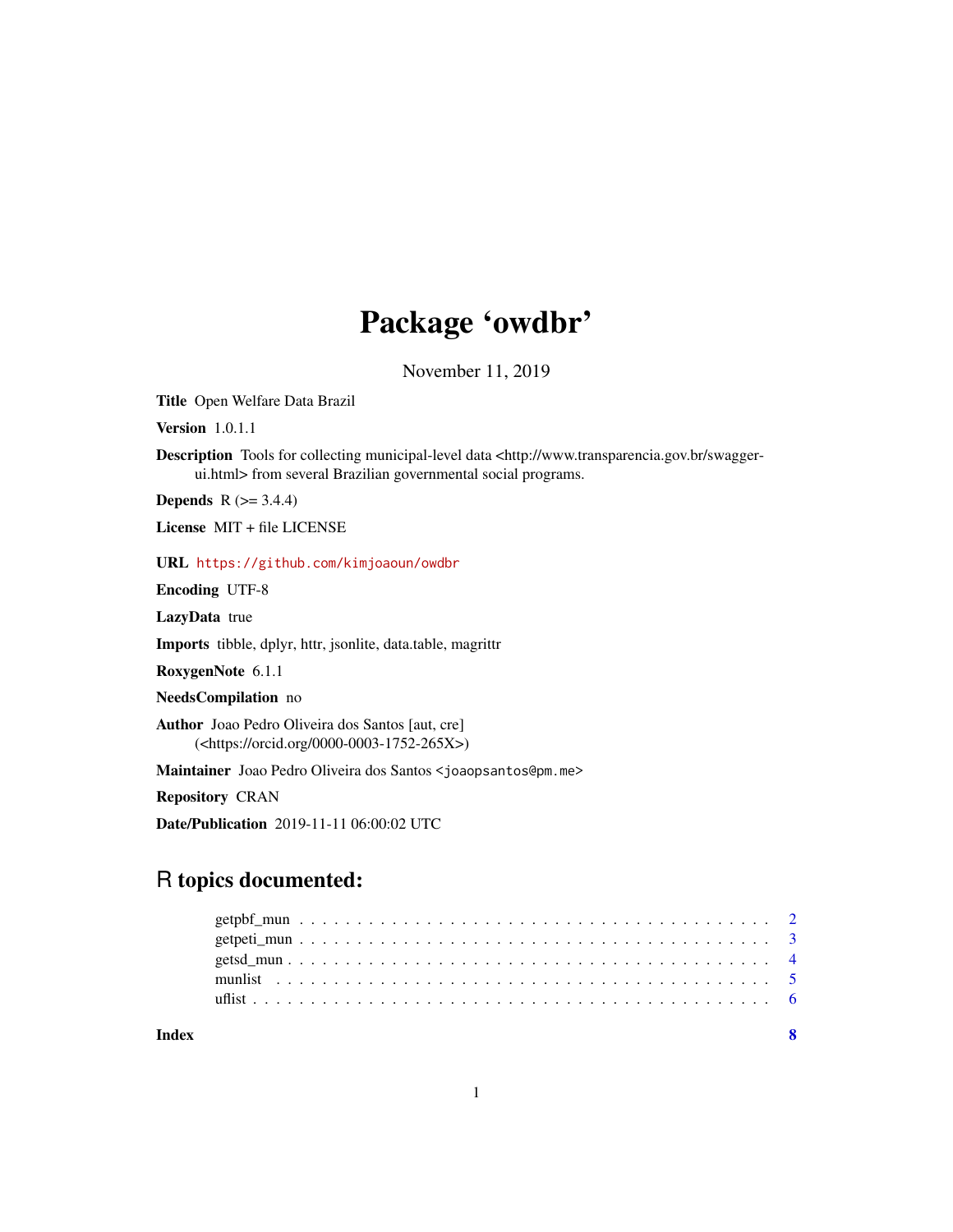<span id="page-1-0"></span>

#### **Description**

The program BOLSA FAMILIA is a brazilian social welfare program that provides financial aid for poor families. This function collects municipal level data from the program, some data like the number of citizens in a municipality which are enrolled in the program, and the total amount of money invested by the program in that city.

#### Usage

```
getpbf_mun(IBGECODE, AAAA, MM = NULL, PAGE = 1, YEARLY = TRUE)
```
#### Arguments

| <b>IBGECODE</b> | IBGE unique identifier of the municipality which you want the data. The list of<br>municipalities and its codes might be requested with the function owdbr::munlist() |
|-----------------|-----------------------------------------------------------------------------------------------------------------------------------------------------------------------|
| AAAA            | Year of the data (AAAA format)                                                                                                                                        |
| <b>MM</b>       | Month of the data (MM format)                                                                                                                                         |
| PAGE            | Request's page. In normal situations: page=1.                                                                                                                         |
| YEARLY          | If True, it is not needed to fill the MM param, the package will request the data<br>for the entire year (AAAA). Default= TRUE.                                       |

#### Value

a tibble with the requested data, if there are more than one IBGECODE, returns all of them in the same tibble.

dataReferencia Reference date

valor Amount of money invested in the municipality.

quantidadeBeneficiados Number of citizens wich are enrolled in the program in that moment

municipio.codigoIBGE IBGE code of the municipality.

municipio.nomeIBGE Name of the municipality.

municipio.pais Country of the municipality.

municipio.uf.sigla Abbreviation of name of the state in which the municipality is.

municipio.uf.nome Full name of the state in wich the municipality is.

tipo.id Type

tipo.descricao Abbreviation of the program's name.

tipo.descricaoDetalhada Full name of the program.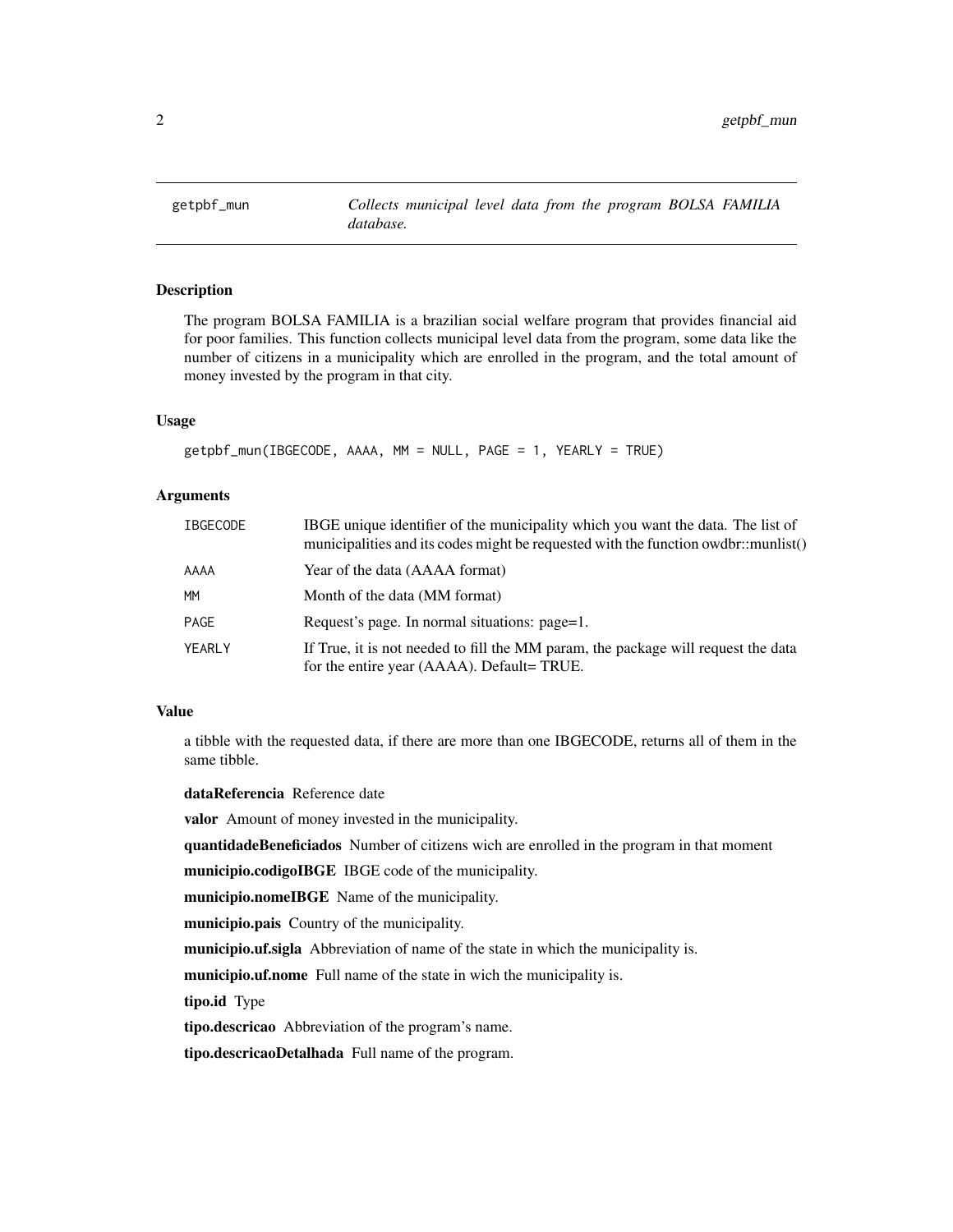#### <span id="page-2-0"></span>getpeti\_mun 3

#### Author(s)

Joao Pedro Oliveira dos Santos, International Relations Institute, Pontifical Catholic University of Rio de Janeiro

#### Examples

```
## Not run:
getpbf_mun("3304557", AAAA = "2015", MM = "05", PAGE = 1, YEARLY = FALSE)
## End(Not run)
```

| getpeti_mun | Collects municipal level data from the PETI (Child Labour Erradica-<br>tion Program) database. |
|-------------|------------------------------------------------------------------------------------------------|
|             |                                                                                                |

#### Description

PETI (Child Labour Erradication Program) is a brazilian social welfare program that provides financial support for poor families. Its objective is to protect these families children from any type of work before the age of 16 years old, with that, the Federal Government expect them to keep going to school. This function collects municipal level data from the program, some data like the number of citizens in a municipality which are enrolled in the program, and the total amount of money invested by the program in that city.

#### Usage

```
getpeti_mun(IBGECODE, AAAA, MM, PAGE = 1, YEARLY = TRUE)
```
#### Arguments

| <b>IBGECODE</b> | IBGE Unique Identifier of the municipality which you want the data. The list of<br>municipalities and its codes might be requested with the function owdbr::munlist() |
|-----------------|-----------------------------------------------------------------------------------------------------------------------------------------------------------------------|
| AAAA            | Year of the Data (AAAA format)                                                                                                                                        |
| <b>MM</b>       | Month of the Data (MM format)                                                                                                                                         |
| PAGE            | Request's page. Default= 1.                                                                                                                                           |
| YEARLY          | If True, it is not needed to fill the MM param, the package will request the data<br>for the entire year (AAAA). Default= TRUE.                                       |

#### Value

a tibble with the requested data, if there are more than one IBGECODE, returns all of them in the same tibble.

dataReferencia Reference date

valor Amount of money invested in the municipality.

quantidadeBeneficiados Number of citizens wich are enrolled in the program in that moment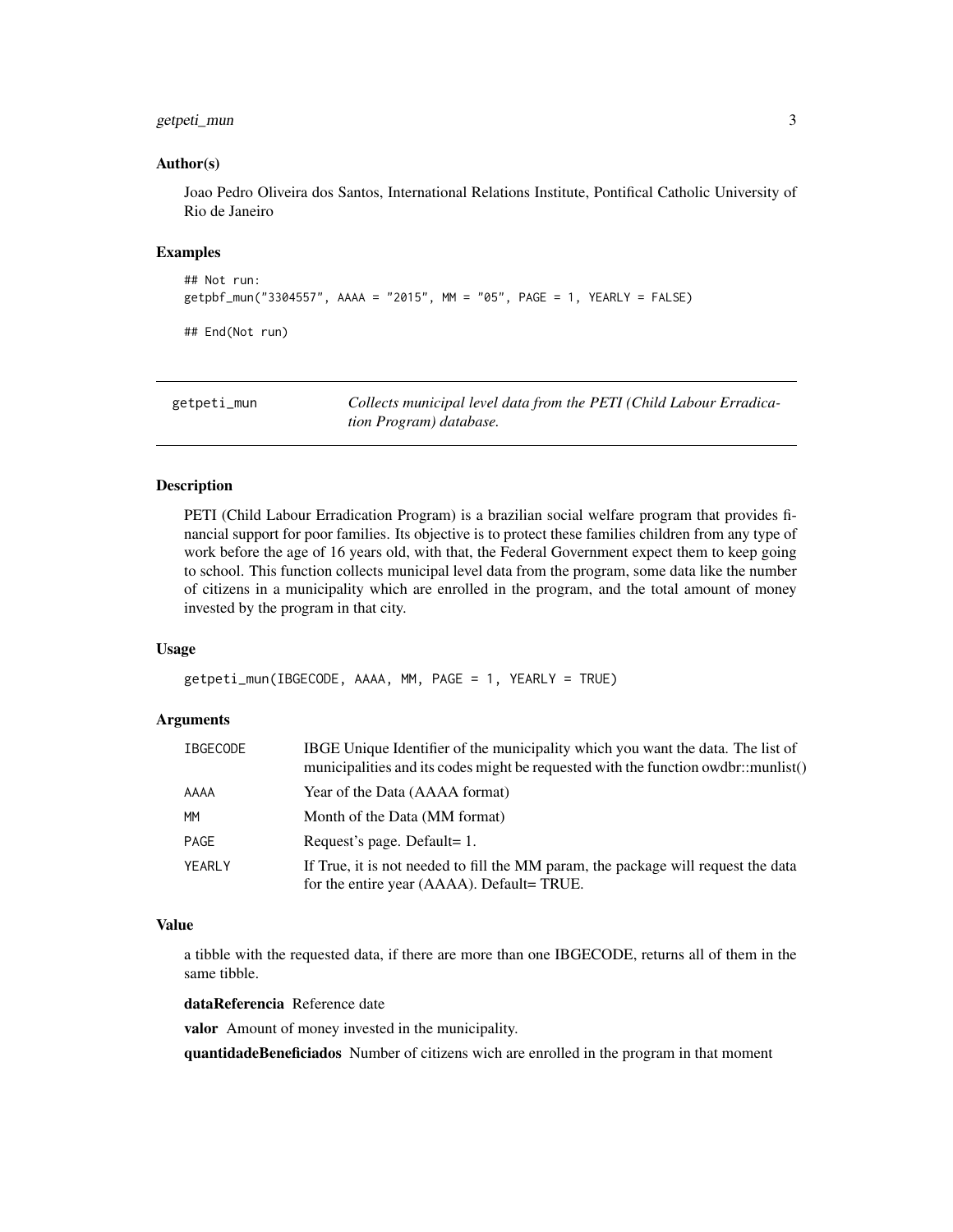<span id="page-3-0"></span>municipio.codigoIBGE IBGE code of the municipality. municipio.nomeIBGE Name of the municipality. municipio.pais Country of the municipality. municipio.uf.sigla Abbreviation of name of the state in which the municipality is. municipio.uf.nome Full name of the state in wich the municipality is. tipo.id Type tipo.descricao Abbreviation of the program's name. tipo.descricaoDetalhada Full name of the program.

#### Author(s)

Joao Pedro Oliveira dos Santos, International Relations Institute, Pontifical Catholic University of Rio de Janeiro

#### Examples

## Not run: getpeti\_mun("3304557", AAAA = "2015", MM = "05", PAGE = 1, YEARLY=FALSE)

## End(Not run)

| getsd_mun |           | Collects municipal level data from the Seguro Defeso Program |  |  |  |  |
|-----------|-----------|--------------------------------------------------------------|--|--|--|--|
|           | database. |                                                              |  |  |  |  |

#### Description

The program Seguro Defeso is a brazilian social welfare program that provides financial aid for fisherman and fisherwoman in periods in which this activity is prohibited by law due to the fish reproduction season. This function collects municipal level data from the program, some data like the number of citizens in a municipality which are enrolled in the program, and the total amount of money invested by the program in that city.

#### Usage

```
getsd_mun(IBGECODE, AAAA, MM = NULL, PAGE = 1, YEARLY = TRUE)
```
#### **Arguments**

| <b>IBGECODE</b> | IBGE unique identifier of the municipality which you want the data. The list of<br>municipalities and its codes might be requested with the function owdbr::munlist() |
|-----------------|-----------------------------------------------------------------------------------------------------------------------------------------------------------------------|
| AAAA            | Year of the data (AAAA format)                                                                                                                                        |
| <b>MM</b>       | Month of the data (MM format)                                                                                                                                         |
| PAGE            | Request's page. In normal situations: page=1.                                                                                                                         |
| YEARLY          | If True, it is not needed to fill the MM param, the package will request the data<br>for the entire year (AAAA). Default= TRUE.                                       |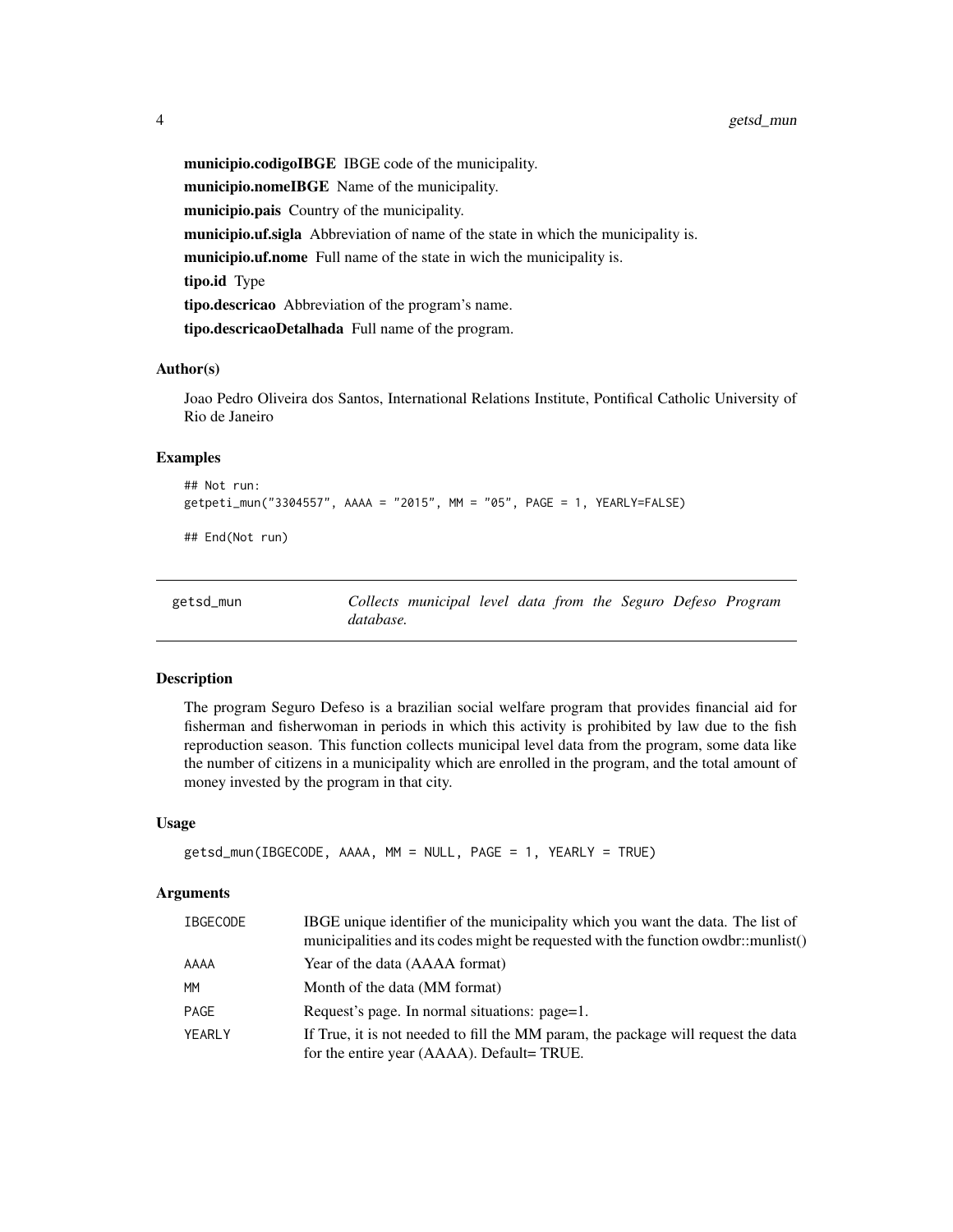#### <span id="page-4-0"></span>munlist 5

#### Value

a tibble with the requested data, if there are more than one IBGECODE, returns all of them in the same tibble.

dataReferencia Reference date

valor Amount of money invested in the municipality.

quantidadeBeneficiados Number of citizens wich are enrolled in the program in that moment

municipio.codigoIBGE IBGE code of the municipality.

municipio.nomeIBGE Name of the municipality.

municipio.pais Country of the municipality.

municipio.uf.sigla Abbreviation of name of the state in which the municipality is.

municipio.uf.nome Full name of the state in wich the municipality is.

tipo.id Type

tipo.descricao Abbreviation of the program's name.

tipo.descricaoDetalhada Full name of the program.

#### Author(s)

Joao Pedro Oliveira dos Santos, International Relations Institute, Pontifical Catholic University of Rio de Janeiro

#### Examples

```
## Not run:
getsd_mun("3304557", AAAA = "2015", MM = "05", PAGE = 1, YEARLY = FALSE)
## End(Not run)
```
munlist *Get a tibble with a all municipalities from a State.*

#### Description

Download a tibble with all the IBGECODE from municipality of the desired State.

#### Usage

```
munlist(UF_Num)
```
#### Arguments

UF\_Num A number given by the IBGE (Brazilian Institute for Geography and Statistics) for each state, a list of them might be requested with the owdbr::uflist() function.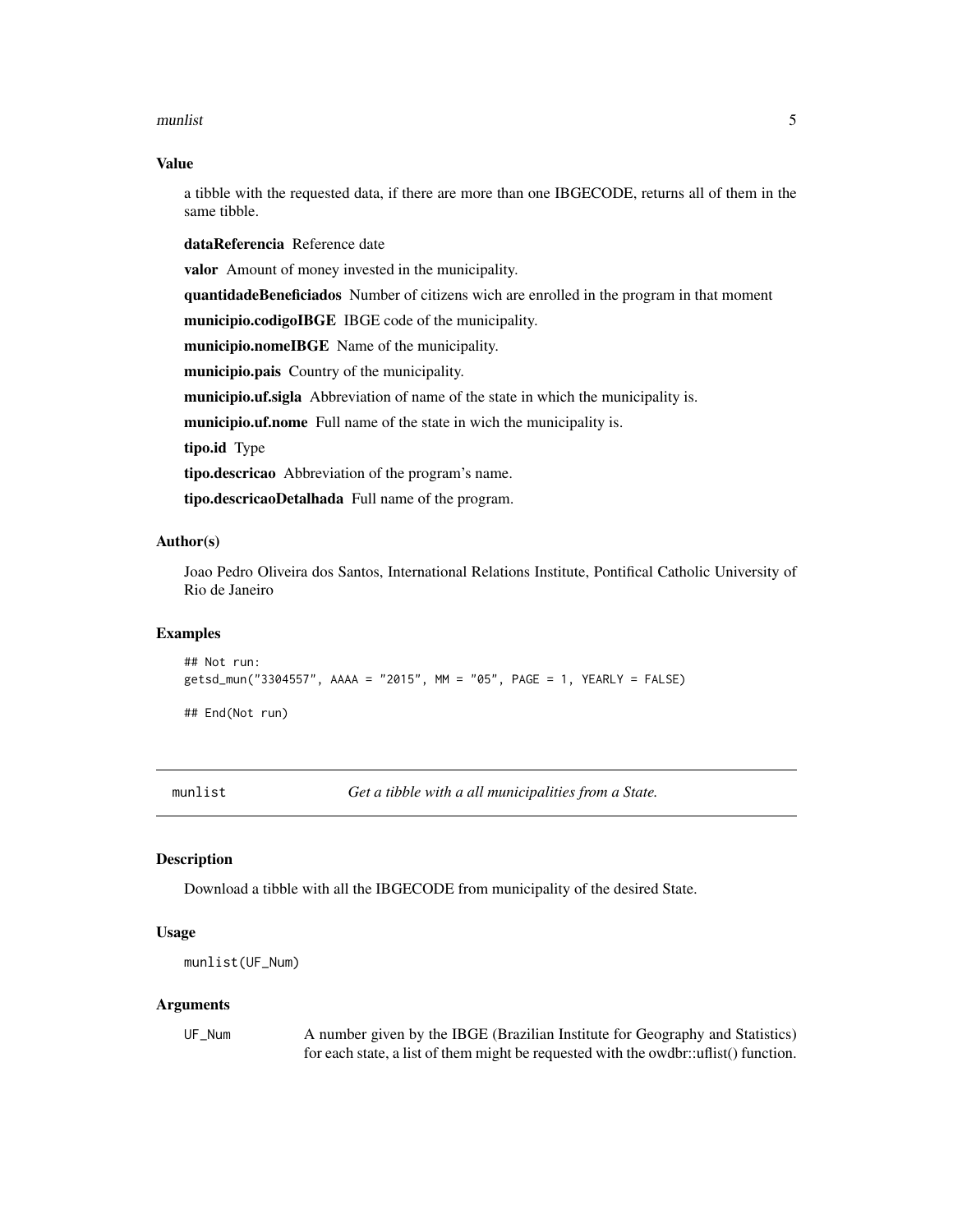#### Value

a tibble with the requested data divided in 11 columns, if there are more than one IBGECODE, returns all of them in the same tibble.

dataReferencia Reference date

valor Amount of money invested in the municipality.

quantidadeBeneficiados Number of citizens wich are enrolled in the program in that moment

municipio.codigoIBGE IBGE code of the municipality.

municipio.nomeIBGE Name of the municipality.

municipio.pais Country of the municipality.

municipio.uf.sigla Abbreviation of name of the state in which the municipality is.

municipio.uf.nome Full name of the state in wich the municipality is.

tipo.id Type

tipo.descricao Abbreviation of the program's name.

tipo.descricaoDetalhada Full name of the program.

#### Author(s)

Joao Pedro Oliveira dos Santos, International Relations Institute, Pontifical Catholic University of Rio de Janeiro

#### Examples

## Not run: munlist(11)

## End(Not run)

uflist *All the State's UF Codes.*

#### Description

Returns a tibble which contains the IBGE identification code of each one of all 23 UFs (Units of the Federation) in Brazil.

#### Usage

uflist(region = NA)

#### Arguments

region filter the UFs (Units of the Federation or States) by geographical region. If NA, all state are shown. According to the Brazilian Institute of Geography and Statistics, the country is divided in 5 regions: "Norte", "Nordeste", "Centro-Oeste", "Sul" and "Sudeste".

<span id="page-5-0"></span>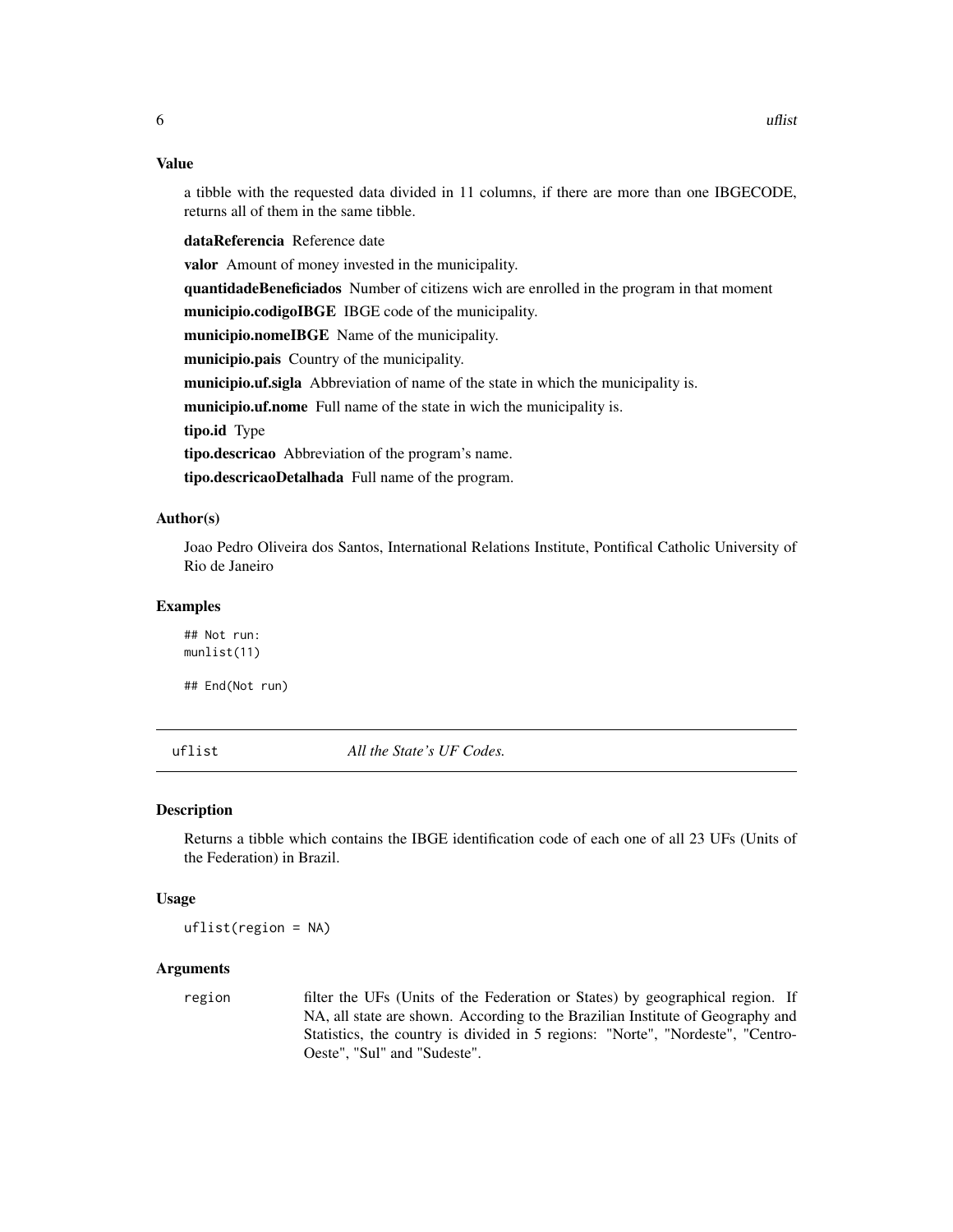uflist **7** 

#### Value

a tibble with 3 columns.

State The full name of the state.

UF The abbreviation of the state's name.

num The identification number of the state.

region Region of the country in which the State is located.

#### Author(s)

Joao Pedro Oliveira dos Santos, International Relations Institute, Pontifical Catholic University of Rio de Janeiro

#### References

Source: [IBGE \(Brazilian Institute of Geography and Statistics\)](https://cidades.ibge.gov.br)

#### Examples

```
## Not run:
uflist(reg = NA) # show all states of the country.
uflist(region = "Sul") # only exhibit States in the 'Sul' region of the country.
```
## End(Not run)